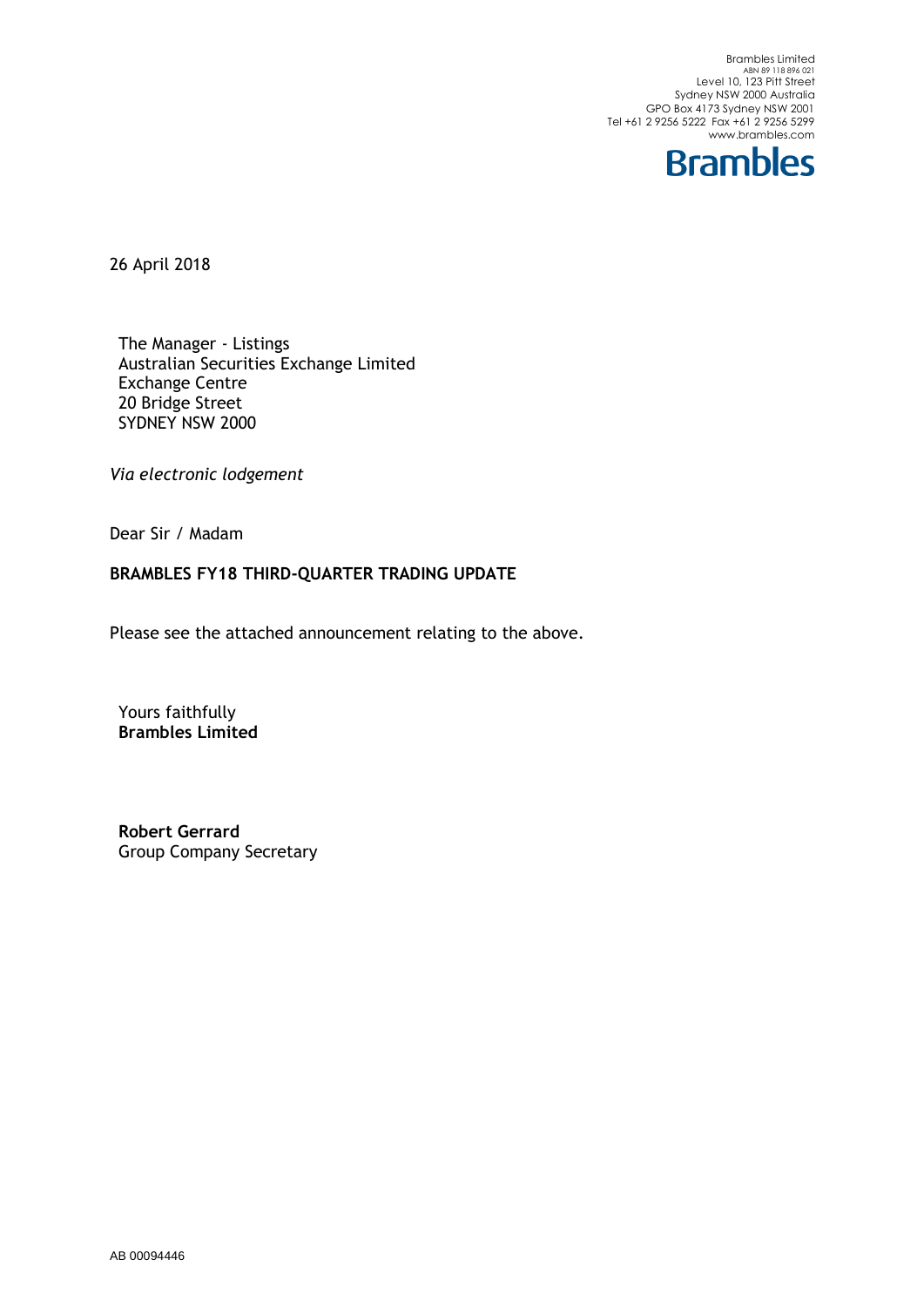# **Brambles**

## Brambles' third-quarter trading update: Constant-currency<sup>1</sup> sales **revenue growth of 5%2**

**Sydney – 26 April 2018:** Brambles Limited today reported sales revenue from continuing operations of US\$4,159.1 million for the first nine months of the financial year ending 30 June 2018 (FY18), representing an increase on the prior corresponding period of 10% at actual FX rates and 5% at constant currency. The difference between actual FX and constant-currency growth rates largely reflects the depreciation of the US dollar relative to other operating currencies, particularly the Euro.

- **CHEP Americas** delivered constant-currency growth of 5% reflecting ongoing expansion with new and existing customers in the USA and Latin America pallets businesses. Pricing in the segment and in USA pallets was broadly flat to prior year with inflation-related price increases in Latin America;
- In **CHEP EMEA,** constant-currency growth of 7% was driven by strong volume growth across the segment which offset some pricing initiatives in the European pallets business;
- Revenues in **CHEP Asia-Pacific** decreased 5% at constant currency, reflecting the previously announced loss of a large Australian RPC contract and the wind down of the automotive industry in Australia; and
- In **IFCO**, constant-currency growth of 8% was driven by expansion with new and existing retailer partners and includes the benefit of increased pricing in IFCO North America.

Brambles' CEO Graham Chipchase said: "Sales revenue for the first nine months of FY18 was strong and in line with our expectation for mid-single digit revenue growth.

"Volume expansion continues to be the key driver of revenue growth in both developed and developing markets as our businesses continue to convert customers to our sustainable share and reuse solutions.

"Our businesses are implementing a number of pricing and operational initiatives to offset the impact of accelerated transport, lumber and labour inflation, particularly in the USA and Europe. We expect the benefits of these initiatives to start flowing through during the fourth quarter and into FY19.

| Brambles sales revenue for the first nine months of FY18 |                                      |                                |                                  |
|----------------------------------------------------------|--------------------------------------|--------------------------------|----------------------------------|
| <b>Segment</b>                                           | Sales revenue (US\$m)<br>(actual FX) | Growth vs. 9m17<br>(actual FX) | Growth vs. 9m17<br>(constant FX) |
| CHEP – Americas                                          | 1,626.2                              | 6%                             | 5%                               |
| CHEP - Europe, Middle East & Africa                      | 1,357.6                              | 17%                            | 7%                               |
| CHEP - Asia-Pacific                                      | 356.5                                | $(2)$ %                        | $(5)$ %                          |
| <b>IFCO</b>                                              | 818.8                                | 15%                            | 8%                               |
| <b>Continuing operations</b>                             | 4,159.1                              | 10%                            | 5%                               |

#### **For further Information, please contact:**

| <b>Investors</b>                   | <b>Investors</b>                |
|------------------------------------|---------------------------------|
| Sean O'Sullivan                    | Raluca Chiriacescu              |
| Vice President, Investor Relations | Director, Investor Relations    |
| +61 2 9256 5262                    | +44 20 3880 9412                |
| +61 412 139 711                    | +44 78 1065 8044                |
| sean.osullivan@brambles.com        | raluca.chiriacescu@brambles.com |

 $1$  Current period results translated into US dollars at the actual monthly exchange rates applicable in the prior comparable period (pcp).

 $2$  Sales revenue growth from continuing operations.